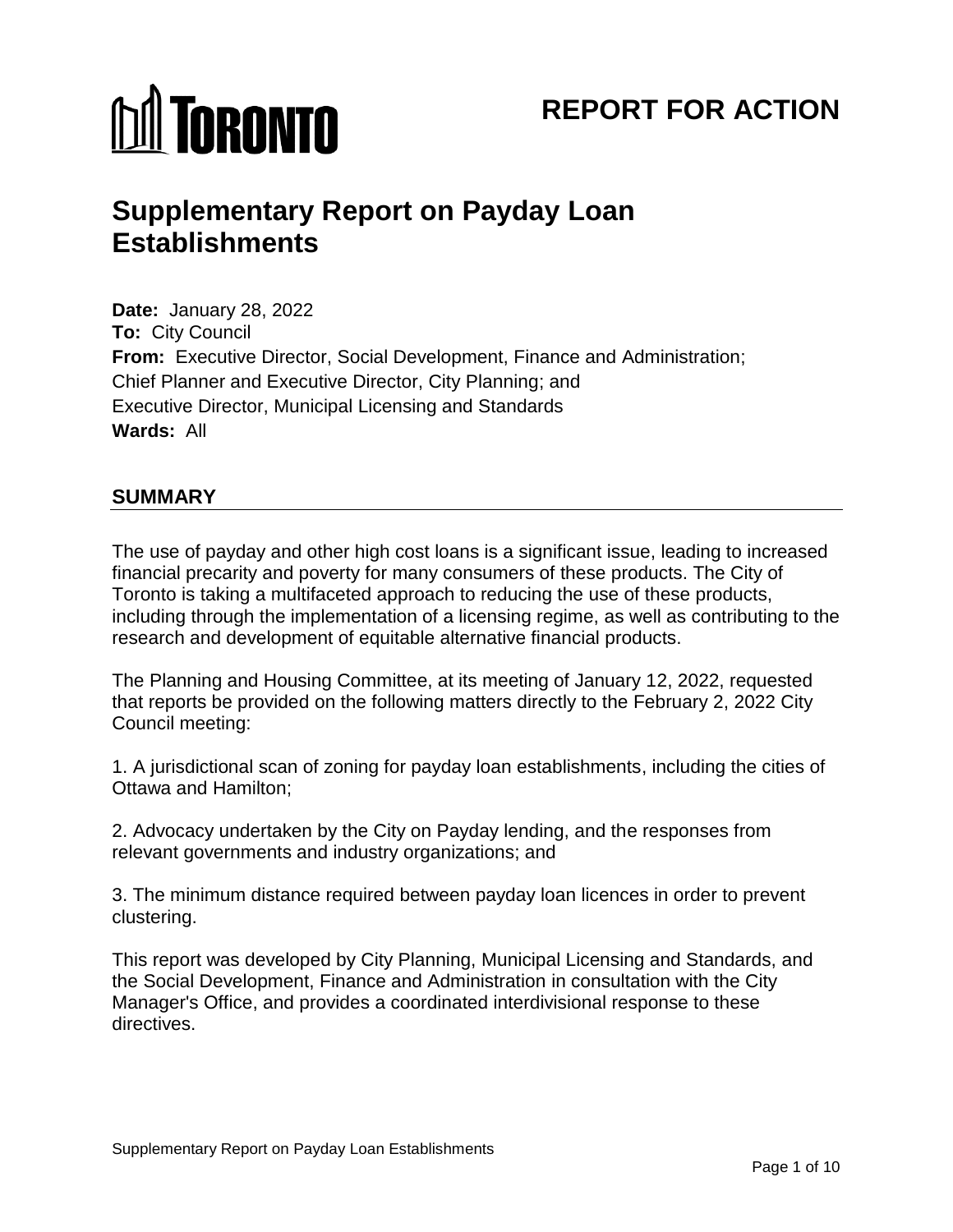#### **RECOMMENDATIONS**

 The Executive Director, Social Development, Finance and Administration, the Municipal Licensing and Standards recommend that: Chief Planner and Executive Director, City Planning, and the Executive Director,

1. City Council receive this report for information.

#### **FINANCIAL IMPACT**

 There are no financial implications resulting from the recommendations included in the report in the current budget or in future years.

The Chief Financial Officer and Treasurer has reviewed this report and agrees with the financial impact information.

#### **DECISION HISTORY**

#### **Poverty Reduction Strategy**

 sector, in the forthcoming 2021 Poverty Reduction Strategy update report to Council. On December 16, 2020, City Council directed the Executive Director, Social Development, Finance and Administration, in consultation with the General Manager, Economic Development and Culture, to include an update on improving access to relevant financial products and services such as access to cash for Toronto residents, in partnership with the financial services industry and the For Public Benefit (not-for-profit) [\(http://app.toronto.ca/tmmis/viewAgendaItemHistory.do?item=2020.GL19.3\)](http://app.toronto.ca/tmmis/viewAgendaItemHistory.do?item=2020.GL19.3)

 including efforts to reduce the use of and reliance on payday loan establishments. In this report, City staff indicated that disruption to the implementation of Poverty Reduction Strategy activities has been significant. The Poverty Reduction Strategy On June 8, 2021, City Council received an update on the Poverty Reduction Strategy, Office signaled its intent to convene a design group with strong community representation, to identify community-based banking solutions that could be developed by the financial services industry to provide an alternative to payday loan and other predatory loan services.

[\(http://app.toronto.ca/tmmis/viewAgendaItemHistory.do?item=2021.EX24.8\)](http://app.toronto.ca/tmmis/viewAgendaItemHistory.do?item=2021.EX24.8)

On January 12, 2022, the Planning and Housing Committee directed the City Manager to report directly to the February 2, 2022 City Council meeting on advocacy undertaken by the City on Payday lending, and the responses from relevant governments and industry organizations.

[\(http://app.toronto.ca/tmmis/viewAgendaItemHistory.do?item=2022.PH30.9\)](http://app.toronto.ca/tmmis/viewAgendaItemHistory.do?item=2022.PH30.9)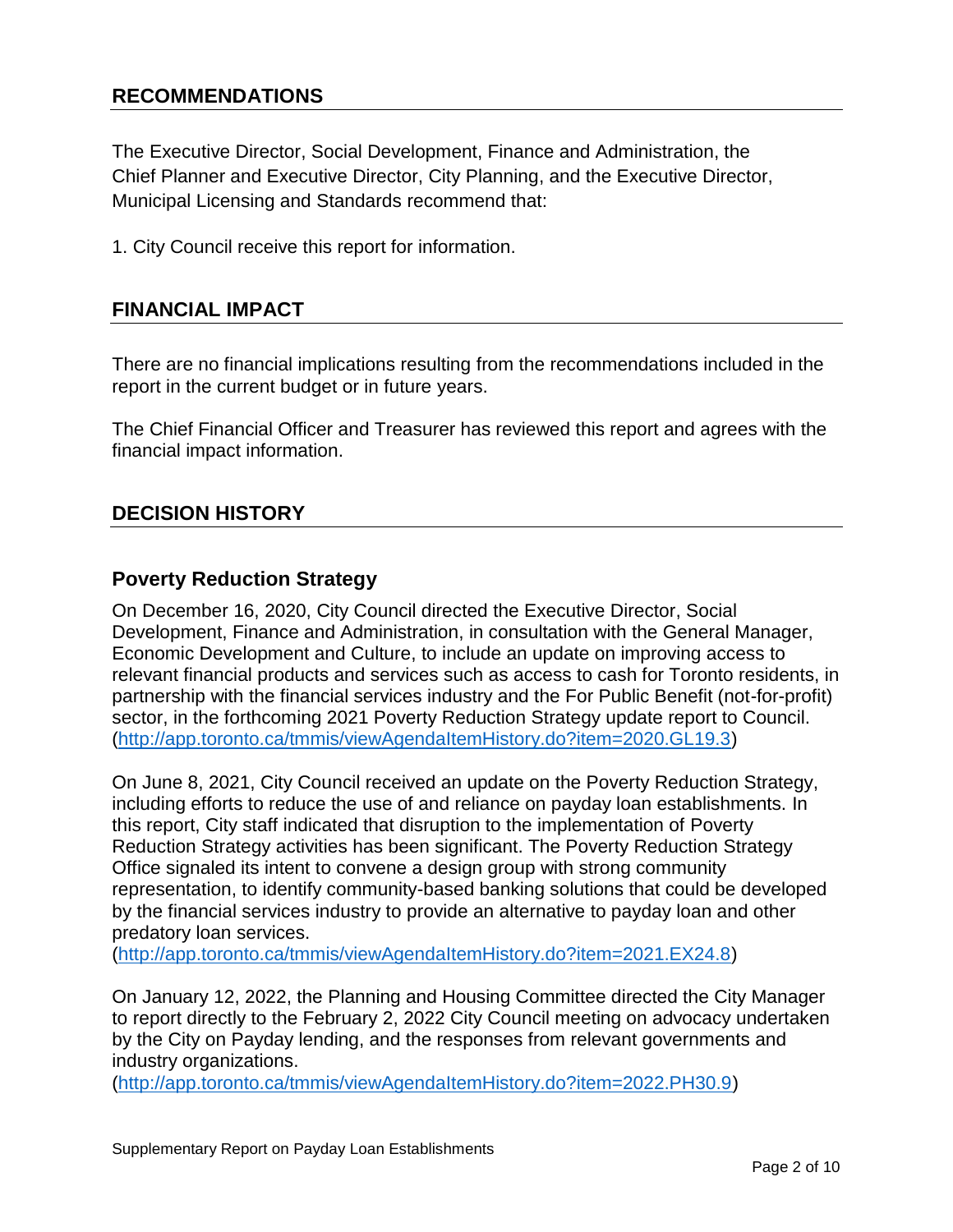#### **Licensing and Zoning**

 On January 12, 2022, the Planning and Housing Committee considered a report on Zoning for Payday Loan Establishments from the Chief Planner and Executive Director, 2022 City Council meeting on a jurisdictional scan for payday loan establishments. The report to the same meeting on the minimum distance required between payday loan City Planning. The Committee directed the Chief Planner to report to the February 2, Committee also directed the Executive Director, Municipal Licensing and Standards to licences in order to prevent clustering.

[\(http://app.toronto.ca/tmmis/viewAgendaItemHistory.do?item=2022.PH30.9\)](http://app.toronto.ca/tmmis/viewAgendaItemHistory.do?item=2022.PH30.9)

 Planner and Executive Director, City Planning on Zoning for Payday Loan Additional Decision History is provided in the December 15, 2021 report from the Chief Establishments.

#### **COMMENTS**

#### **1. City of Toronto Advocacy Work for Financial Alternatives**

 From a poverty reduction perspective, the use of payday and other high cost loans is a predatory and result in exacerbating the financial precarity of those who use them. significant issue. Many of these high cost loan products could be characterized as

 There are a number of reasons why residents use these services, despite their adverse impacts. Analysis from the Black Creek Financial Action Network identifies six specific factors that drive demand:

- Chronic poverty;
- Need for emergency funding (to pay unexpected health care costs, for example);
- Unexpected delays in income payments (but need for food and/or need to meet fixed payment due dates for rent, utilities, and the like);
- Low financial literacy combined with opaque contract information;
- No access to other forms of credit; and
- Better service (non-judgmental treatment of clients, for example) and convenience of payday loans and other similar financial products and services.

 Lowering the use of payday loan and similar services is an identified priority for the City payday loans. This includes regulatory interventions at the municipal, provincial and federal levels, initiatives that increase resident financial empowerment, and facilitating partnerships that can lead to the development of more equitable financial products for of Toronto's Poverty Reduction Strategy and requires an ecosystem approach that acknowledges the various ways in which systemic barriers lead to residents relying on residents in poverty.

From a regulatory perspective, amendments have already been made to the Ontario *[Payday Loans Act](https://www.ontario.ca/laws/statute/S20018#sched16s1)* that limit the amount of interest that a payday loan establishment may charge.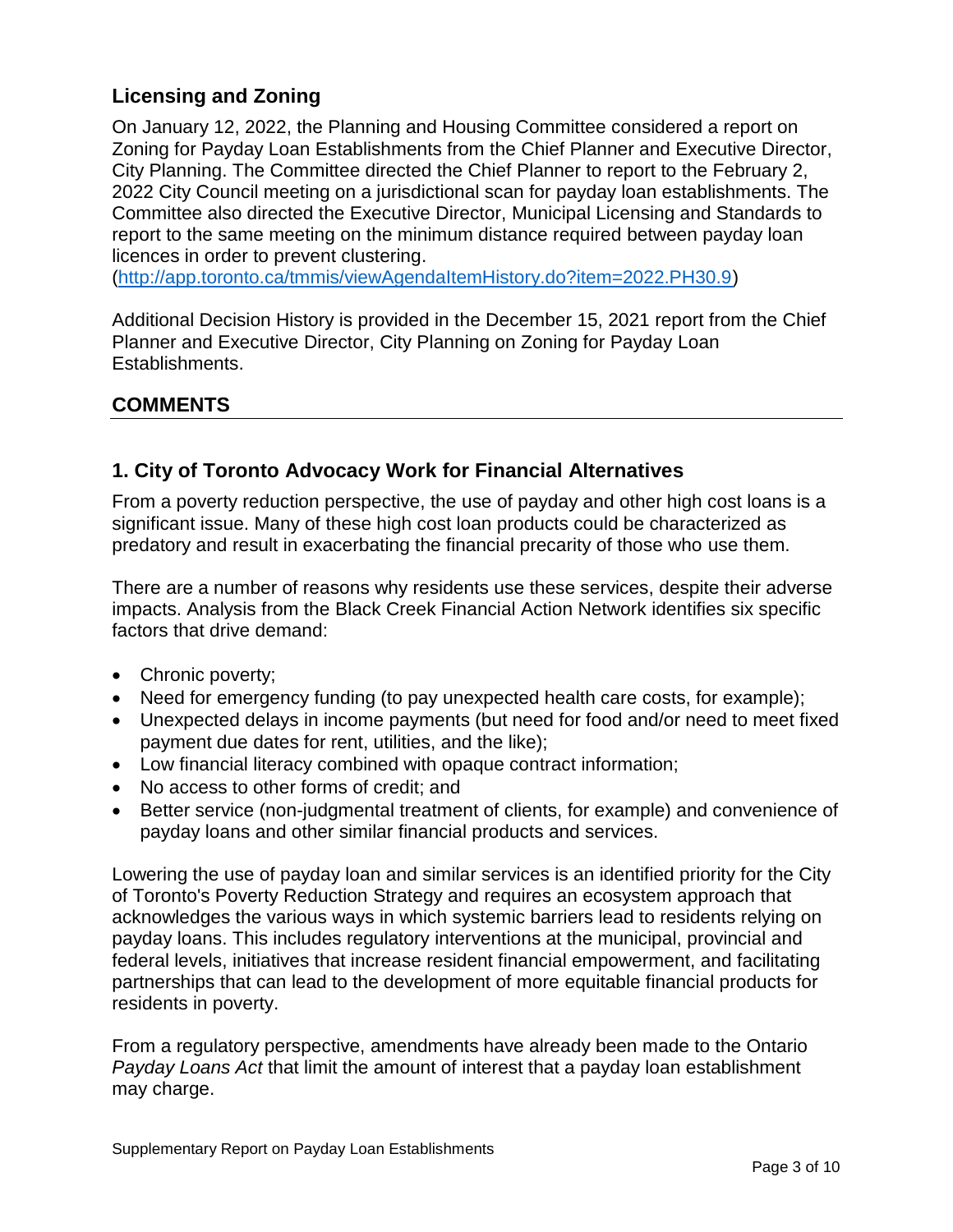From a resident financial empowerment perspective, the City collaborates with numerous agencies and partners to deliver financial empowerment supports for social assistance clients to empower residents to find alternatives to utilizing payday loan centres. The City, through the Toronto Public Library is also engaged in a partnership with Prosper Canada to identify ways to embed financial empowerment services within other community based services.

 establishments. Community advocates and academic researchers have argued that these products and often feel that they have no other choice. Many community However, regulatory and resident financial empowerment interventions are necessary but not sufficient to eliminate the reliance that residents have on payday loan many consumers of payday loan establishments are aware of the predatory nature of advocates have called for the development of financial service offerings that can complement or providing an alternative to existing market offerings.

 industry to conduct a needs assessment to understand the kinds of financial Toronto using payday loan establishments. While the City of Toronto does not have relationships with community to catalyze these important conversations and develop To advance the development of alternative, equitable financial products, the City is engaging with a variety of stakeholders, including other orders of government and empowerment initiatives can address the specific factors that lead to residents in direct jurisdiction over financial institutions, it can use its convening power and concrete recommendations.

#### **Engagement with Financial Consumer Agency of Canada**

 Since 2021, the City of Toronto has been engaging with the Financial Consumer Agency of Canada to develop and now implement the National Financial Literacy Strategy 2021-2026. The Financial Consumer Agency of Canada is responsible for advancing consumer protection across the country.

 The national strategy takes a comprehensive approach, in alignment with the Toronto Canadians have access to, and use, financial products and services that are tailored to their needs, vulnerabilities, and resource constraints" (Target Outcome 2.1). It also includes, as part of its scope, the design and offering of "financial products, services, Poverty Reduction Strategy. It includes a specific outcome to ensure that "more and resources that account for barriers faced by consumers living with vulnerabilities." Currently an outcomes framework that will guide the work of multiple partners in the broader financial empowerment ecosystem is being developed.

 Government on regulating banking institutions, and the strong alignment between the Given the limited jurisdiction of the municipality, the specific jurisdiction of the Federal Poverty Reduction Strategy and the National Financial Literacy Strategy, the City's Poverty Reduction Strategy Office will be working with the Financial Consumer Agency of Canada to ensure that any initiatives that are advanced by the City contribute to the broader work occurring nationally.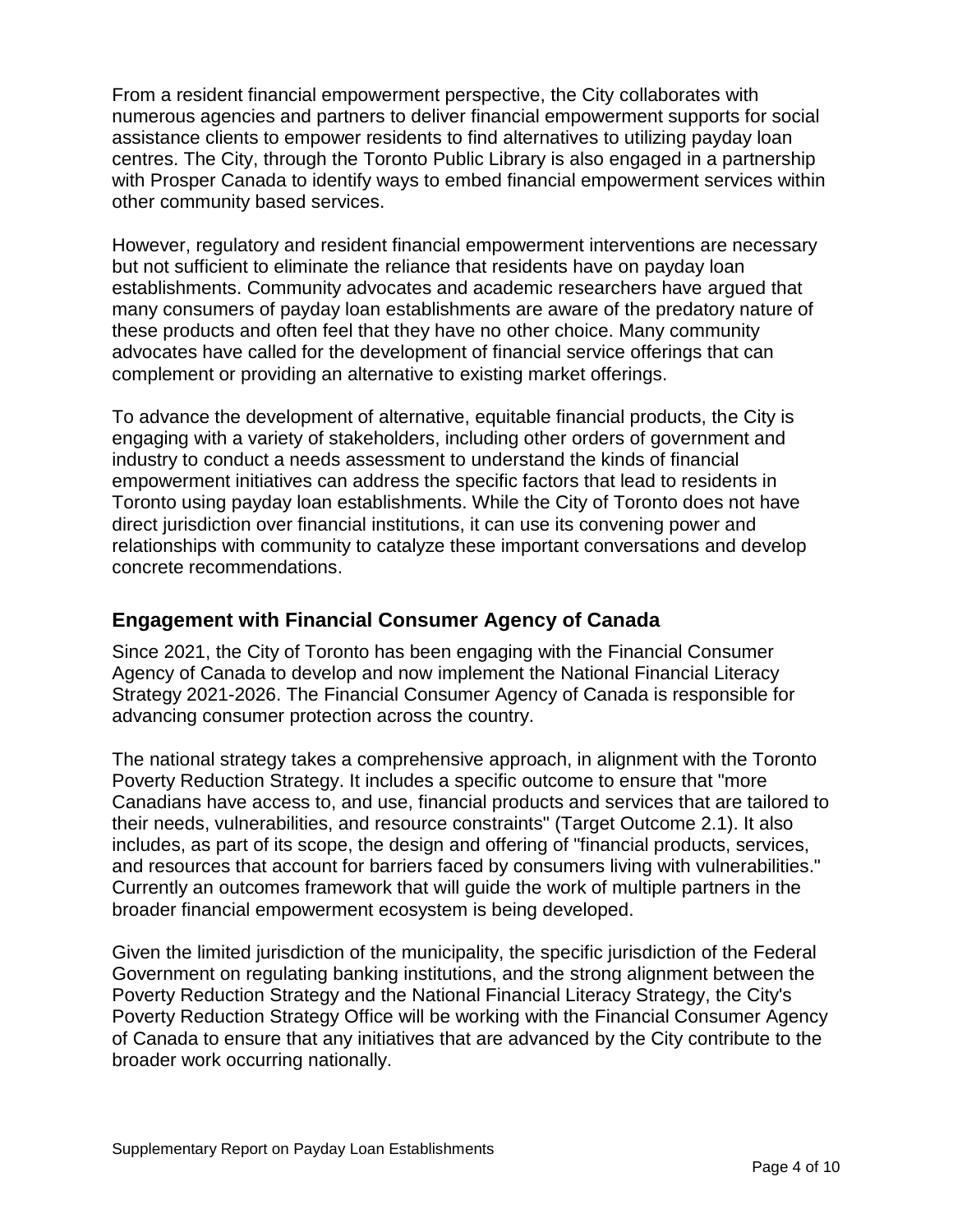#### **Engagement with the Financial Services Industry**

In 2020, the City of Toronto, through the Economic Development and Culture Division, requested and received feedback from the Canadian Bankers Association on improving access to financial products and services.

 Overall, the banking industry indicated that they believe that income is not a barrier to have an account with a bank or credit union where they can get advice to help them opening a bank account and that their obligation to open retail deposit accounts are carefully regulated by the Bank Act. They indicated that a high number of Canadians do make informed financial decisions. This includes no-cost or low cost accounts.

Their response also argued that banks may offer small, short-term loan and credit options such as overdraft protection, lines of credit and credit card cash advances, at significantly lower costs than those associated with payday loans.

 long as they can provide two pieces of identification from the government-mandated list. Bank regulations also stipulate that, for most other cheques under \$1,500 deposited to business day if the cheque is deposited at an automated banking machine). There are From the perspective of cheque cashing services, which is a service offered by payday loan establishments, the financial services industry highlighted that, under bank regulations, banks will cash a federal government cheque of up to \$1,500 (or, temporarily, \$2,000 if it is a COVID-related federal government cheque) with no holds and at no charge, even if the individual does not have an account with that bank, as an account, hold periods can be no more than 4 to 5 business days and the account holder should be given access to the first \$100 per cheque immediately (or the next no holds at all when funds are deposited electronically directly into the account, as is done by most governments and many employers.

 through financial problems by offering advice, debt counselling or a referral to a not-for-Finally, the industry articulated that banks are often able to help their clients work profit credit counselling agency. They highlighted that many banks support not-for-profit credit counselling agencies across Canada, including several that operate in the Greater Toronto region.

#### **Engagement with Provincial and Federal Governments**

In December 2020, Council requested the Federal government to:

- Require chartered banks to have branches in low-income neighbourhoods which offer credit lines to low-income people at the same rates they offer to other customers;
- Create a national database of payday loan establishment users to stop users from taking out loans to pay off other loans;
- Amend the Criminal Code of Canada to lower the maximum interest rate from 60 percent to 30 percent; and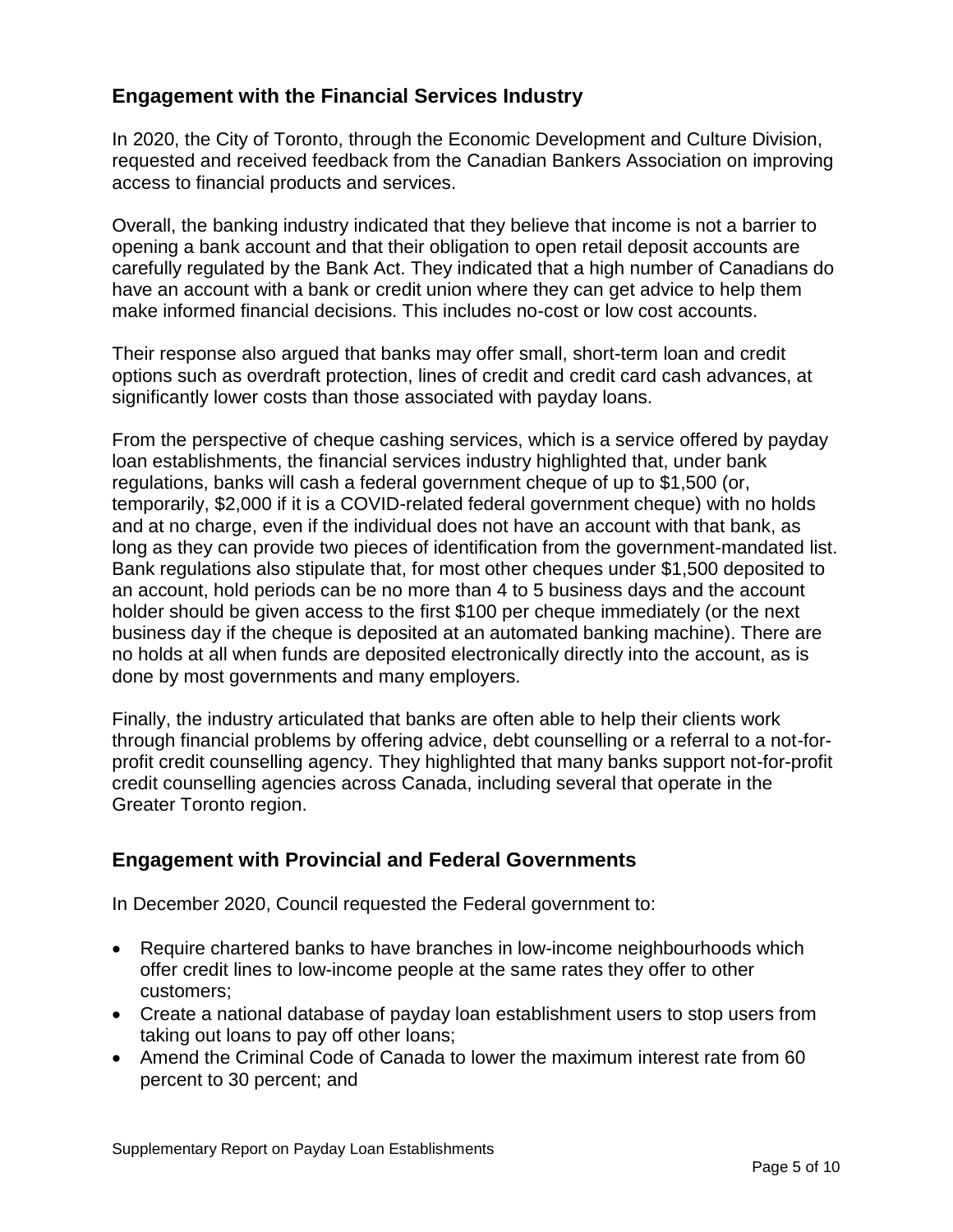Work with partners such as credit unions, to encourage and steward the development of lower-cost financial products that can provide an alternative for users of payday loan establishments.

 No formal response to these requests were received by City staff. Nonetheless, the Further, the Federal government has committed to lowering the criminal rate of interest. Should consultations occur, City staff will again convey Council's request for a 30 per Canadian Bankers Association has indicated that its members may offer lines of credit at significantly lower costs than those associated with payday loans, as noted above. cent maximum interest rate.

 Council also requested the Government of Ontario take the following actions in December 2020:

- Strengthen its enforcement of online payday lending, including unlicensed online payday lenders;
- from high-cost loans that fall outside the regulation of the *Payday Loans Act, 2008*; • Introduce regulations for high-cost installment loans to better protect consumers and
- 77.16.1 of the *Payday Loans Act, 2008* into effect, enabling the provincial Strengthen its regulation of payday lending advertising by proclaiming Subsection government to make regulations to further govern and enforce advertising or signage in any medium with respect to a payday loan or a payday loan agreement, including the content, location and size of advertising or signage, and the ability to create regulations that prohibit licensees from making certain advertising or signage.

 Ontario amended regulations under the *Payday Loans Act* that limit the amount of interest and fees that a payday loan establishment may charge, as noted above. These instruments of payments, a prohibition on multiple fees for the same reason, and not proclaimed Subsection 77.16.1 of the *Payday Loans Act* addressing advertising of While no formal response to Council's requests were received by City staff, the Province of Ontario has taken some action since Council's requests. In July 2020, the Province of amendments include limits on interest on default payments, a set fee on dishonoured consequences for lenders that contravene the regulations. However, the Province has payday lenders as requested by Council.

#### **2. Jurisdictional Scan of Municipal Regulatory Approaches**

 As of January 1, 2018, the Province of Ontario provided municipalities with additional Staff looked at Ontario municipalities that have recently developed or revised their The details of the jurisdictional scan can be found in Attachment 1. authority to regulate payday loan establishments through the Putting Consumers First Act, 2017. As a result of these changes, municipalities now have the authority to restrict the number and locations of payday loan establishments through business licensing. payday loan regulations. These were: Ottawa, Oshawa, Hamilton, Barrie and Brantford.

 Following the 2017 changes to the provincial legislation, the majority of municipalities that considered the payday loan issue chose to add or amend licensing to regulate payday loan establishments. The changes recently adopted in Brantford, Oshawa and

Supplementary Report on Payday Loan Establishments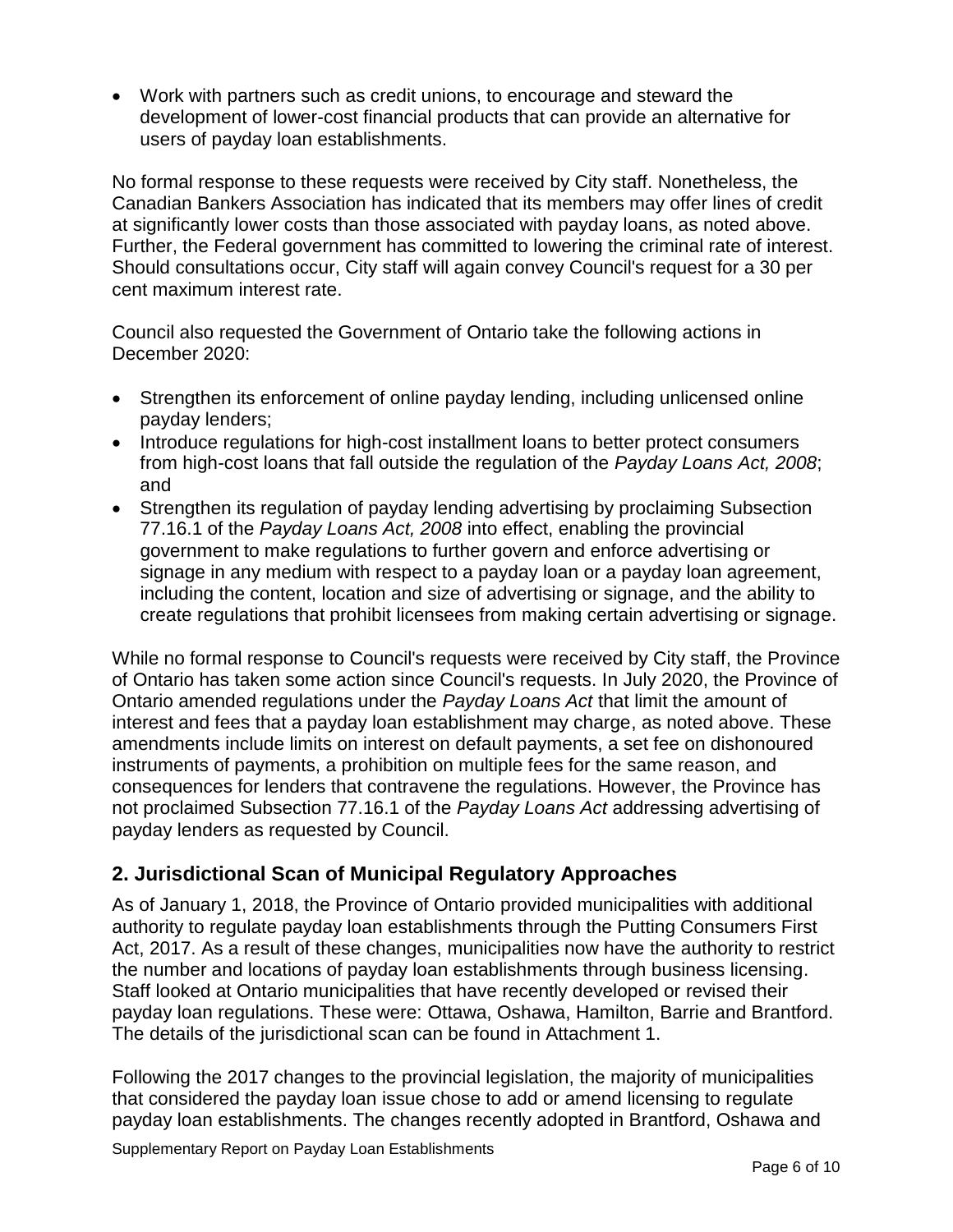Hamilton are for licensing only, and did not include changes to zoning for payday loan establishments.

 provincial legislation. Barrie requires a 100 metre separation from other payday loan businesses, tattoo parlours, body piercing parlours, or pawnshops but only within the minimum distance separation and consider moving towards a new licensing regime. Oshawa requires 50 metres from other payday loans, tattoo parlour or pawn shop but Where separation distance requirements exist in zoning, these are, with the exception of Ottawa, the result of older regulations that pre-date the 2018 changes to the Central Area Commercial and Transition Centre Commercial zones. As part of the review of Barrie's comprehensive zoning by-law, staff were directed to review the only for certain streets in the Central Business District, and the requirement has been in place since 2008. Furthermore, the separation distance requirements for payday loan establishments in both Barrie and Oshawa are also required between payday loans and other uses such as tattoo parlours which suggests that the regulation is intended to address issues around various uses that may be seen as undesirable in certain areas.

 Ottawa is the only city that defines payday loan establishments as a distinct land use. It is also the only city that has recently adopted regulations in both zoning and licensing and it has the most restrictive separation distance in zoning - one kilometre between payday loan establishments. The basis for the separation distance cited in the staff example the desire to limit the frequency with which residents see these businesses, in order to make it less likely that residents will access them. report relates to the social and economic impacts of payday loan establishments. For

#### **3. Separation Distance in Licensing**

 As part of the report 2020.GL19.3 - Updates to Toronto Municipal Code, Chapter 545, Licensing - Payday Loan Establishments, the locations of payday loan establishments number of clusters that exist, can be found in Attachment 2. Note, since the completion of this work at the end of 2020, the number of payday loan establishments has further were mapped by Social Development, Finance and Administration. The results of this work, including the geographic distribution of payday loan establishments and the declined from 178 to 166.

 Overall, payday loan establishments are located across Toronto with at least one three or more payday loan establishments within 500 metres of another. A red dot on the map in Attachment 2 identifies a cluster. payday loan establishment in every ward. There are 14 clusters of payday loan establishments in the city. For the purposes of this research, a cluster is defined as

 minimum distance between payday loan establishments. Noted above, as of January 1, To limit clustering, some municipalities have introduced regulations that require a 2018, Ontario municipalities may define, through licensing, the area of the municipality in which a payday loan establishment may or may not operate and limit the number of payday loan establishments in any defined area in which they are permitted. In Toronto, Council introduced regulations for payday lending by creating a new business licence category and by limiting the number and location of establishments.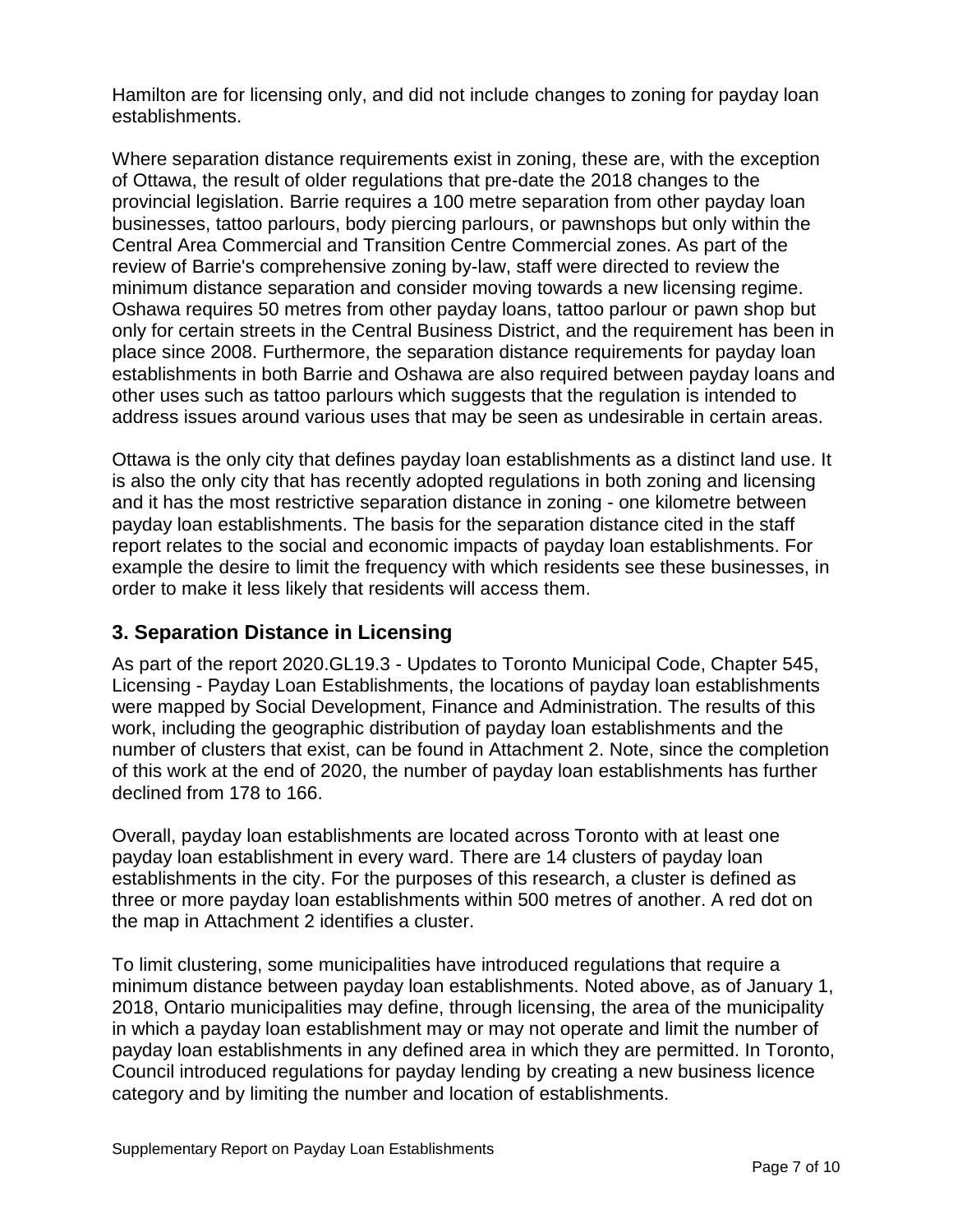Capping the number and location of payday loan establishments provided the City with a mechanism to mitigate the proliferation of establishments while staff monitored the new licence and conducted further review of the industry. Through this review, staff found that maintaining a cap enables operators to continue providing a product for which there is demand, while protecting consumers by restricting widespread proliferation of establishments across the City.

 access a payday loan are strong factors in determining where and how consumers elect to borrow. When additional cost and travel time are factored in, a consumer may find inadvertently borrow from an unlicensed lender. Research has shown that the ease, simplicity, and speed with which consumers can greater appeal in more convenient, but financially riskier alternatives. For example, restricting consumers' access to brick and mortar establishments by introducing further minimum separation distances may compel some consumers to borrow online and

 the lender. Previous research suggests that 10 per cent of payday lending occurs online establishments, online payday lending accounts for 30 to 80 per cent of all payday The enforcement of online payday lending falls under the purview of the Government of Ontario. In previous conversations with the Province, enforcement of online lenders has been challenging, as it is difficult to determine the location (and therefore jurisdiction) of in Canada. Yet, in other jurisdictions with stricter regulations for brick and mortar lending activity.

In the absence of low-cost borrowing alternatives (for example, credit unions or not-forprofits that offer affordable, small loans), consumers are still exposed to the risks associated with other unsecured small loans, particularly during financially challenging times. Addressing these challenges requires multi-partner systemic responses. Work to develop effective, innovative, community-oriented interventions falls within the mandate of the City's Poverty Reduction Strategy and is currently underway, as noted in this report.

 establishments and by extension, the likelihood of prohibited practices such as concurrent and rollover loans. The number of payday loan establishments continues to decline due to attrition, and further restrictions are not recommended. As this work continues, the licensing of and cap on the number of payday loan establishment licences continues to protect consumers by limiting the availability of

 establishments, they would have to be phased in to accommodate legally operating businesses, and to avoid legal challenges. Similar to the City-wide cap, which reduces the number of payday loan establishment licences by attrition, payday loan establishment locations would only be subject to new minimum separation distances if establishments (that is, three moves since the creation of the licence in 2018). In most in one instance, an expropriation by the City. Finally, the introduction of a minimum If City Council were to introduce minimum separation distances between payday loan they move. However, there has been very limited movement by payday loan instances, the moves were due to external factors such as the sale of their property, or separation distance requirement does not address the consumer's need for credit, nor does it eliminate a consumer's access to high-cost loans.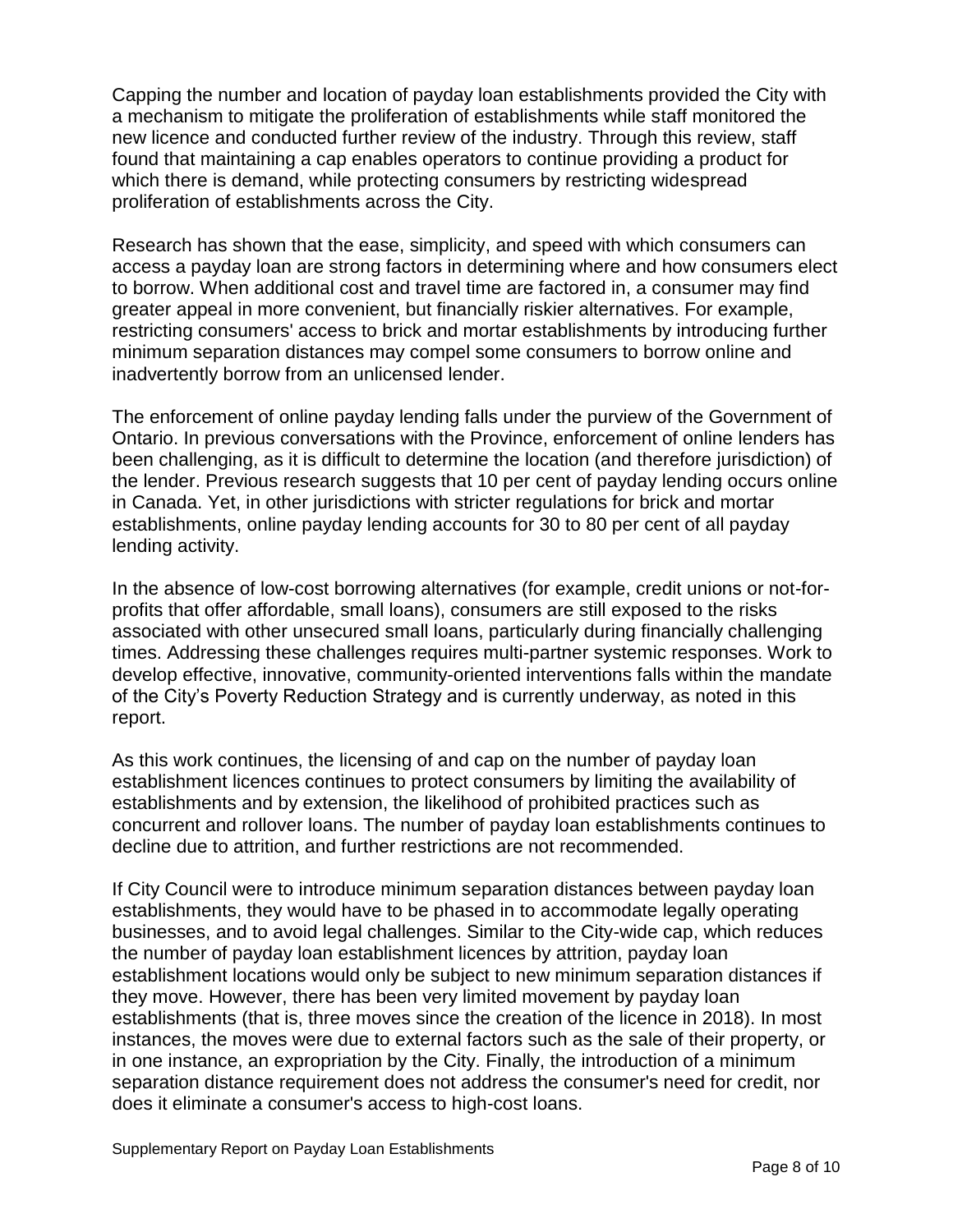#### **Next Steps**

 the specific barriers that Toronto residents are facing in accessing existing bank and credit union offerings. These findings will inform the recommendations that the City of initiatives that the Poverty Reduction Strategy will pursue as part of its contributions to Further research and engagement with communities needs to be undertaken to validate Toronto will make as part of its contributions to the National Financial Literacy Strategy. These findings will also be used to identify the kinds of financial empowerment an inclusive economic recovery.

#### **CONTACT**

Email: Sarah.Blackstock@toronto.ca Sarah Blackstock, Interim Director, Social Policy, Analysis and Research, Social Development, Finance and Administration, Tel: 416-392-8291,

Committee of Adjustment, Tel: 416-392-0871, Email: Kyle.Knoeck@toronto.ca Kyle Knoeck, Acting Director, Zoning and Secretary-Treasurer,

Committee of Adjustment, Tel: 416-392-0871, Email: <u>Kyle.Knoeck@toronto.ca</u><br>Ginny Adey, Director, Policy and Strategic Support, Municipal Licensing and Standards Division, Tel: 416-338-5576, Email: [Ginny.Adey@toronto.ca](mailto:Ginny.Adey@toronto.ca) 

Karen Jones, Director, Intergovernmental and Agency Relations, City Manager's Office, Tel: 416-392-3832, Email: [Karen.Jones@toronto.ca](mailto:Karen.Jones@toronto.ca) 

#### **SIGNATURE**

Denise Andrea Campbell Executive Director Social Development, Finance and Administration

Gregg Lintern, MCIP, RPP Chief Planner and Executive Director City Planning Division

Carleton Grant Executive Director Municipal Licensing and Standards Division